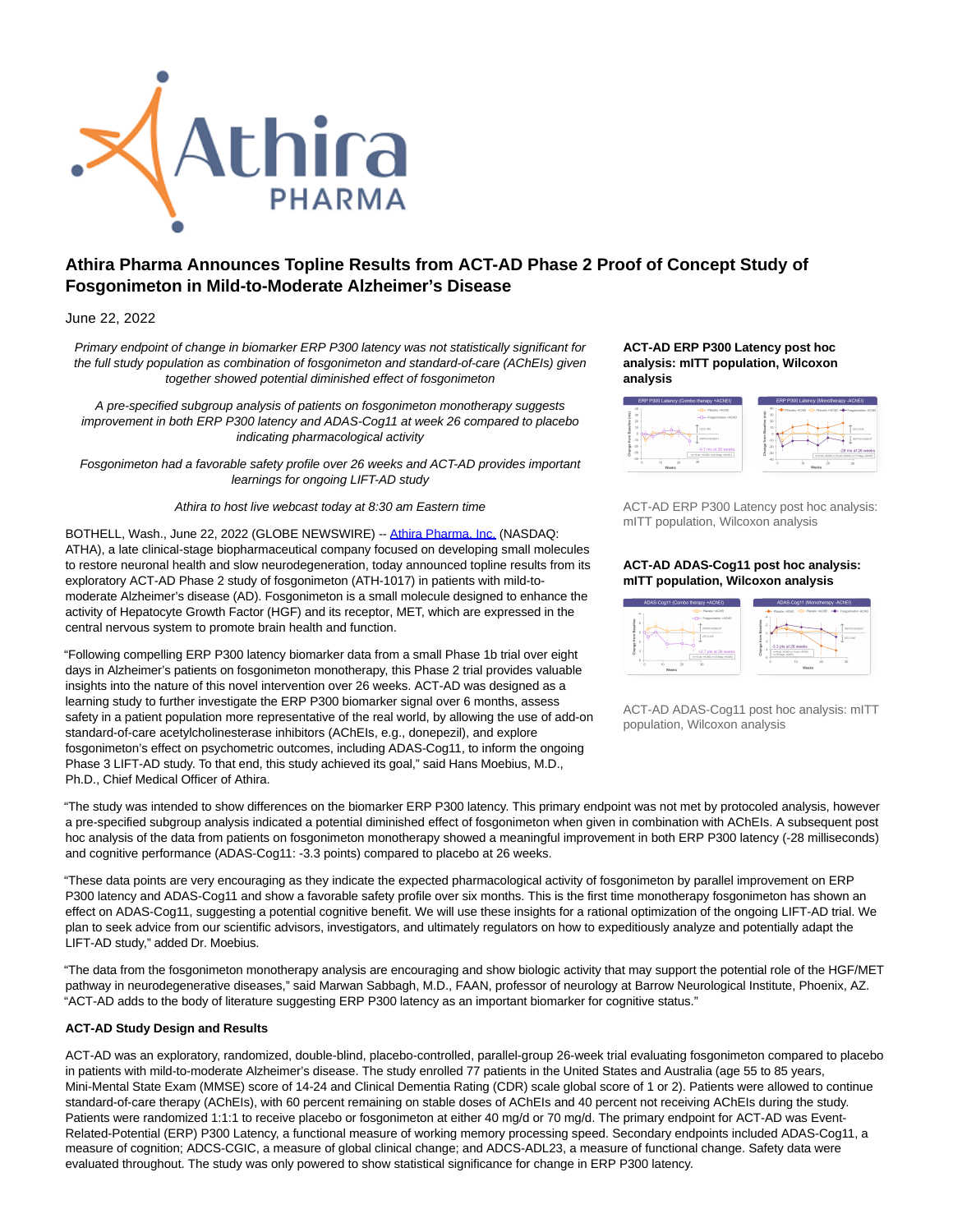The ACT-AD study did not meet the primary endpoint of a statistically significant change in ERP P300 Latency for the modified intent to treat (mITT) population by a mixed model repeated measures (MMRM) analysis (-6.02 milliseconds) when compared with placebo at 26 weeks in a pooled analysis of the 40 mg and 70 mg dose groups. Secondary endpoints, including ADAS-Cog11, ADCS-CGIC, and ADCS-ADL23, were not significant in treated subjects compared with placebo at 26 weeks. A pre-specified subgroup analysis identified a potential diminished effect of the combination of standardof-care (AChEIs) and fosgonimeton. Other subgroup analyses, to-date, including dose, disease severity and APOE genotype, did not show differences between groups.

A post hoc analysis, based on the mITT population on fosgonimeton monotherapy, showed a potentially beneficial change in ERP P300 compared to placebo at 26 weeks (-28 milliseconds) as well as cognitive improvement as measured by ADAS-Cog11 (-3.3 points) compared with placebo at 26 weeks.

# ACT-AD ERP P300 Latency post hoc analysis: mITT population, Wilcoxon analysis



# ACT-AD ADAS-Cog11 post hoc analysis: mITT population, Wilcoxon analysis



Fosgonimeton was generally well tolerated, with a favorable safety profile. There were no treatment related Serious Adverse Events or deaths observed in the study. Participants treated with fosgonimeton at 40mg or 70mg for 26 weeks showed a higher incidence of treatment emergent adverse events compared to placebo. The most frequent adverse event was injection site reaction, sometimes associated with transient and asymptomatic increases in absolute Eosinophil count. The study had a 14 percent early termination rate.

Full analysis results are scheduled to be presented at the Alzheimer's Association International Conference (AAIC) taking place July 31 – August 4, 2022.

"As planned, the ACT-AD study results have provided us with important insights that we will use to inform our ongoing LIFT-AD study, which is enrolling mild-to-moderate AD patients. We are encouraged by these data as they show more than just biologic activity; although a small sample size, they suggest a potentially beneficial treatment effect as a monotherapy that in the ACT-AD study was similar to standard-of-care with a favorable safety profile," said Mark Litton, Ph.D., President and Chief Executive Officer of Athira.

"We are in the fortuitous situation that we have a much larger trial ongoing with more than 200 patients completing at least 20 weeks of treatment providing us with an opportunity to obtain more insights in an expedited manner. Our strong cash position allows us to continue to progress fosgonimeton development.

"In addition to the biomarker results from both the Phase 1b and this study, these data are the first to show fosgonimeton's potential effect on a key measure of cognitive improvement in Alzheimer's disease patients by positive modulation of the HGF/MET receptor by fosgonimeton as a monotherapy. We continue to enroll in the open-label extension study that was recently extended to 18 months. We are grateful to the clinicians and patients, along with their families and caregivers, who participated in this trial and continue to support the scientific community in our endeavors to bring new options to patients in need," concluded Dr. Litton.

Additional information on the ACT-AD study can be found at: [NCT04491006.](https://www.globenewswire.com/Tracker?data=E9ji_QENOMiQXT_khnQ9biaGbBnPgdHFjXqbEeAACKqJUG2OQX5rSmjg6rK5FJUhzKCh_PN7b9EbXgnPuSb72JvsVA6OcCgcE6zO7zQSKhAke0Sjo8vVxFWuilaT607cg9xIXUN0I8vHWeCSch6Xzw==) The ACT-AD trial is supported by a grant from the National Institute on Aging of the National Institutes of Health under Award Number R01AG06268. The information presented in this press release is solely the responsibility of Athira and does not necessarily represent the official views of the National Institutes of Health.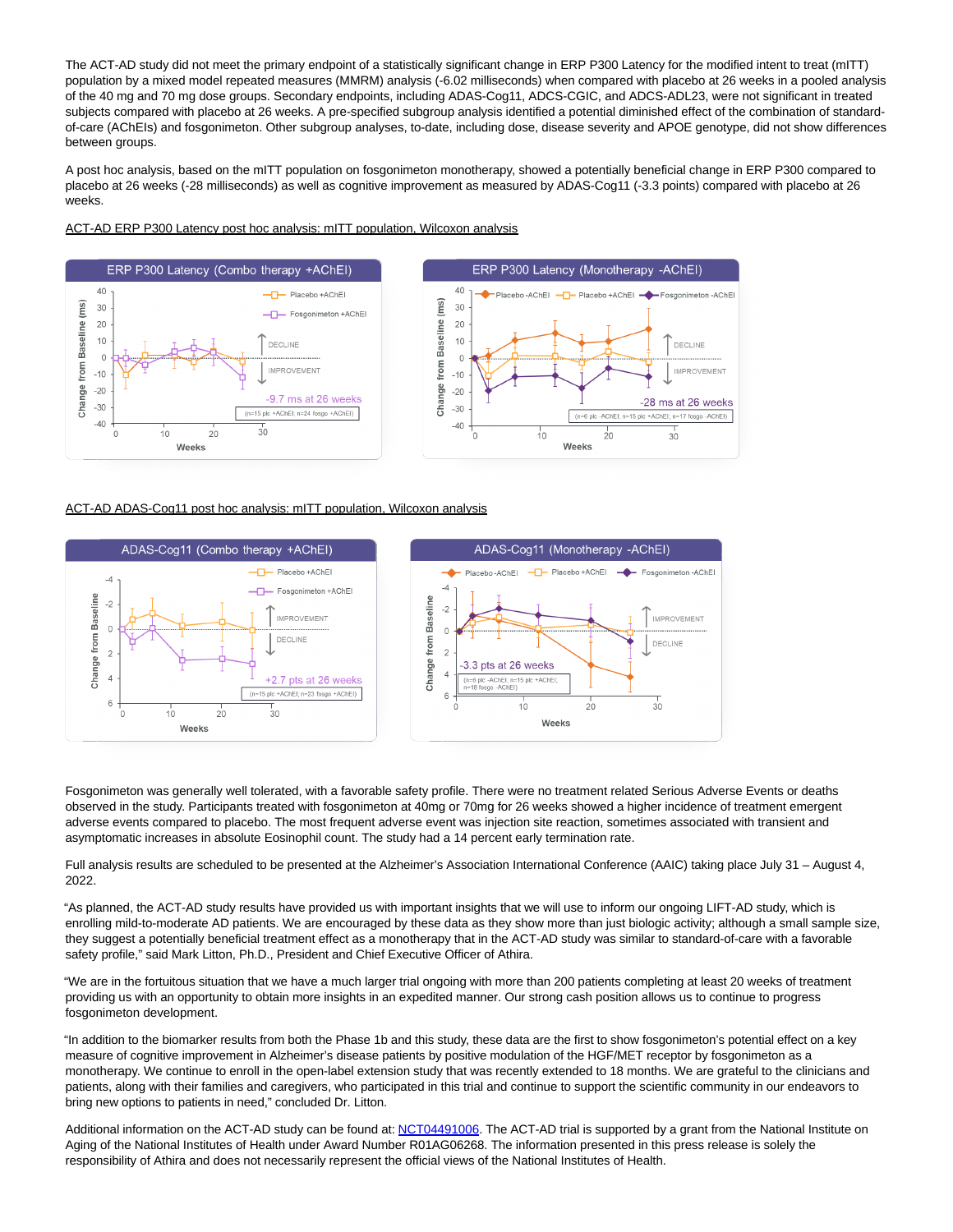#### **About the Phase 3 LIFT-AD Clinical Study**

LIFT-AD is a randomized, double-blind, placebo-controlled, parallel-group Phase 3 study of fosgonimeton for patients with mild-to-moderate Alzheimer's disease. The study will enroll approximately 420 patients in the United States, with enrollment ongoing. Patients are randomized across two dose groups and one placebo group on a 1:1:1 basis to receive a subcutaneous injection of fosgonimeton or placebo once daily over a treatment course of 26 weeks. The primary endpoint for LIFT-AD will be measured by the Global Statistical Test, which is a mathematical algorithm that combines the scores from cognition (Alzheimer's Disease Assessment Scale-Cognitive Subscale [ADAS-Cog11]), and either global impression of change (Alzheimer's Disease Cooperative Study-Clinical Global Impression of Change [ADCS-CGIC]), or function (Alzheimer's Disease Cooperative Study-Activities of Daily Living [ADCS-ADL23]). Additional information on the study can be found at[: NCT04488419.](https://www.globenewswire.com/Tracker?data=E9ji_QENOMiQXT_khnQ9bhqqvlmYkgT1Wnu3wG3JsGmqL-67jaOWKo7p_rG8kugd7zi0VlCSb6sZvHpMJfetmaNqRNHoiIk_TydqREH44WWKPyP_z_gVlbWUCN12QUMNgNCCesXQSlgXQJMkSskj1A==)

## **About Fosgonimeton (ATH-1017)**

Fosgonimeton (ATH-1017) is a small molecule designed to enhance the activity of hepatocyte growth factor (HGF) and its receptor, MET, to impact neurodegeneration and regenerate brain tissue. The function of the HGF/MET receptor system may be impaired in the brain under conditions of neurodegeneration. In addition to Alzheimer's disease, fosgonimeton has the potential to address the broader dementia population, including Parkinson's disease dementia and Dementia with Lewy bodies, as the mode of action focuses on network recovery and synaptic signal transmission in the brain.

#### **About Alzheimer's Disease**

Alzheimer's disease (AD) is a progressive neurodegenerative disorder that currently affects an estimated 6.5 million Americans aged 65 and older, according to the Alzheimer's Association. AD has multifactorial and complex pathologies that involve the nervous system, vasculature, immune system and neurotransmitters. One early event of AD progression is the loss of 25-36% of synapses, which impacts several brain regions, including the hippocampus and frontal cortex, regions important for learning and memory. In AD, the expression of neuronal MET is reduced by 75% in the hippocampus and 25% in the frontal cortex, suggesting that dysregulation of HGF/MET could be implicated in AD and other brain pathologies.

#### **Live Webcast**

Athira will host a live webcast to discuss the ACT-AD results in greater detail at 8:30 a.m. ET today, Wednesday, June 22, 2022. To access the live webcast, please visit the "Events and Presentations" page within the Investors section of the Athira websit[e https://investors.athira.com/news](https://www.globenewswire.com/Tracker?data=12PdsH8lIt4PyqHw4sSO1nIFVf34mhM4z_WIEaZ50AguLL1_yptjvEL4VD0WphwP6dEomN_5ced-pS7K0MZaJmN2h0Pg_AJ7xV93uFMW7rnABdAMjDORcxv1kuZvpLwfrMgiXGfAzqWYpH7bUTQAozXxEL9vkYgIMgk78tK_7ZTmjmv8fFEsuja55TWKUnAwI14xcDjJ9tcHU8LCYInAMUoy-LwyT4tJo7JA6sIo_ts=)and-events/events-and-presentations. An archived replay will also be available on the website for at least 90 days following the event.

#### **About Athira Pharma, Inc.**

Athira Pharma, Inc., headquartered in the Seattle area, is a late clinical-stage biopharmaceutical company focused on developing small molecules to restore neuronal health and slow neurodegeneration. Athira aims to provide rapid cognitive improvement and alter the course of neurological diseases with its novel mechanism of action. Athira is currently advancing its lead candidate, fosgonimeton, a novel small molecule for Alzheimer's, Parkinson's disease dementia and Dementia with Lewy bodies. For more information, visit [www.athira.com.](https://www.globenewswire.com/Tracker?data=zLCzbHCt2p03yQasKDjeA_rl5zoOLWiQBNCzz0bsPM4MUdUHhBzrrd0fv5upYBl_j1NR0et9z9e1Tzy49PoRVQ==) You can also follow Athira on [Facebook,](https://www.globenewswire.com/Tracker?data=IvbDYRjp9-_CPNlZYYWT_DhOpjDZ_IqLlGTdMOpqtuhXzRHl0kcbLciWvBZZJzEqFowqEuX1B06r7vNHVhc52z6bKWpxMQAXlKMh6SEm3g0=) [LinkedIn a](https://www.globenewswire.com/Tracker?data=TCaFlaJ8igzQ1_mrFr7RxXae7ulFrZ2p_znYQ2bPab7vtyCz88A67ozESVW50Ia_QNgvHltGDIFYNsMysa-6pMWJ9hPoEFgxFlMTWVn_1kc=)nd @athirapharma o[n Twitter a](https://www.globenewswire.com/Tracker?data=qlszIelndLcxQwMiXBotBE8epBzv6kbKR3q4oH4vRQsIebwWyJBw7NuwHsu50tmyVfpnGiPi5lwyNclPs1-THg==)n[d Instagram.](https://www.globenewswire.com/Tracker?data=rds9uTTfqfuk-DmreFh7CRW_wvEk4JD-BjGOgeh1O5bS-4U7oesJLbtLI3D-JL56f5UdH7yE40CPzDr2poVru677U3glwxee0oRINfEwY6E=)

#### **Forward-Looking Statements**

This release contains "forward-looking statements" within the meaning of Section 27A of the Securities Act of 1933, Section 21E of the Securities Exchange Act of 1934 and the Private Securities Litigation Reform Act of 1995. These forward-looking statements are not based on historical fact and include statements regarding fosgonimeton as a potential treatment for Alzheimer's disease, Parkinson's disease dementia and Dementia with Lewy bodies, and other dementias; Athira's platform technology and potential therapies; future development plans; clinical and regulatory objectives and the timing thereof; expectations regarding the potential efficacy and commercial potential of Athira's product candidates; the anticipated reporting of data; the potential learnings from the ACT-AD trial and their ability to inform and improve future clinical development plans; and Athira's ability to advance its product candidates into later stages of development. Forward-looking statements generally include statements that are predictive in nature and depend upon or refer to future events or conditions, and include words such as "may," "will," "should," "would," "expect," "plan," "believe," "intend," "pursue," "continue," and other similar expressions, among others. Any forward-looking statements are based on management's current expectations of future events and are subject to a number of risks and uncertainties that could cause actual results to differ materially and adversely from those set forth in or implied by such forward-looking statements. These risks and uncertainties include, but are not limited to, the preliminary data for Athira's fosgonimeton product candidate from the Phase 1a/b and Phase 2 ACT-AD trials will not continue or persist in current or planned clinical trials; cessation or delay of any of the ongoing clinical trials and/or Athira's development of fosgonimeton and other product candidates may occur; the impact of the COVID-19 pandemic on Athira's business, research and clinical development plans and timelines, and the regulatory process for Athira product candidates; Athira may not be able to recruit sufficient patients for its clinical trials; future potential regulatory milestones of fosgonimeton and other product candidates, including those related to current and planned clinical studies may be insufficient to support regulatory submissions or approval; the outcome of legal proceedings which have been or may in the future be instituted against us and certain of our directors and officers; clinical trials may not demonstrate safety and efficacy of any of Athira's product candidates; possible negative interactions of Athira's product candidates with other treatments; Athira's assumptions regarding the sufficiency of its cash, cash equivalents and investments to fund its planned operations may be incorrect; while P300 latency is a functional measure that is highly correlated with cognition, Athira may not successfully establish a connection between these P300 latency results and improved cognition; adverse conditions in the general domestic and global economic markets; the impact of competition; regulatory agencies may be delayed in reviewing, commenting on or approving any of Athira's clinical development plans as a result of the COVID-19 pandemic, which could further delay development timelines; the impact of expanded product development and clinical activities on operating expenses; the impact of new or changing laws and regulations; as well as the other risks detailed in Athira's filings with the Securities and Exchange Commission. These forward-looking statements speak only as of the date hereof and Athira undertakes no obligation to update forwardlooking statements. Athira may not actually achieve the plans, intentions, or expectations disclosed in its forward-looking statements, and you should not place undue reliance on the forward-looking statements.

# **Investor & Media Contact:**

Julie Rathbun [Julie.rathbun@athira.com](https://www.globenewswire.com/Tracker?data=UQHRElNdhTdJ2r0R9MmWjwopDMYGr9rfIXIVi8jiketu8TdRulh5nC80gvzp2wd88MQx9-MzoamtouseMel2entklSUsowv9Rt1cHIDO03k=) 206-769-9219

Graphics accompanying this announcement are available at